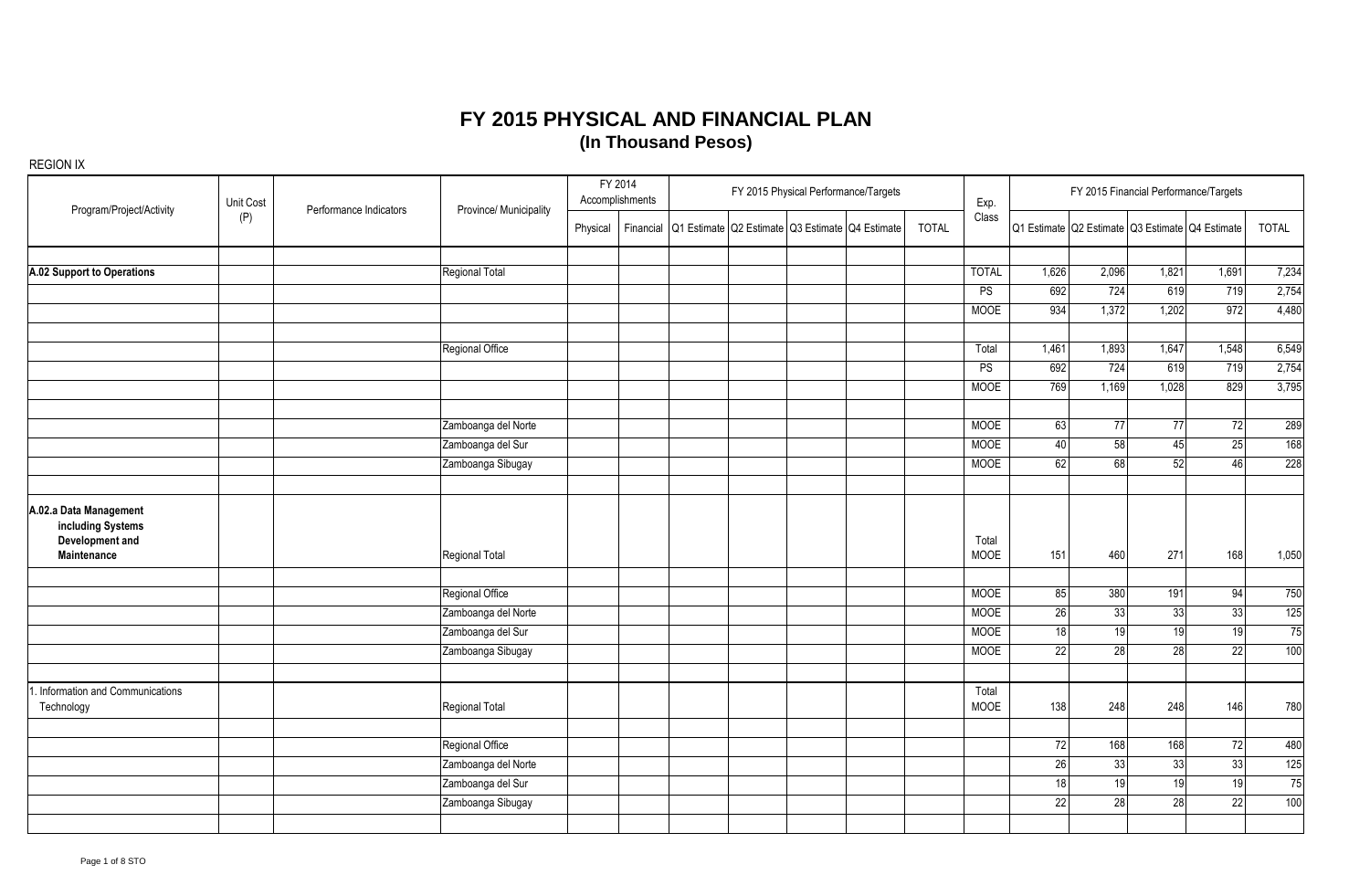| Program/Project/Activity                                                                                                     | Unit Cost | Performance Indicators                                                                                | Province/ Municipality   |          | FY 2014<br>Accomplishments |          |               | FY 2015 Physical Performance/Targets                      |                        | Exp.        | FY 2015 Financial Performance/Targets           |  |              |
|------------------------------------------------------------------------------------------------------------------------------|-----------|-------------------------------------------------------------------------------------------------------|--------------------------|----------|----------------------------|----------|---------------|-----------------------------------------------------------|------------------------|-------------|-------------------------------------------------|--|--------------|
|                                                                                                                              | (P)       |                                                                                                       |                          | Physical |                            |          |               | Financial Q1 Estimate Q2 Estimate Q3 Estimate Q4 Estimate | TOTAL                  | Class       | Q1 Estimate Q2 Estimate Q3 Estimate Q4 Estimate |  | <b>TOTAL</b> |
| 1.1 Application and Database Build-up<br>and Maintenance                                                                     |           | Application systems database build-<br>up/developed and maintained (no)                               | Regional Total           |          |                            | 27       | 49            | 49                                                        | 29<br>154              |             |                                                 |  |              |
| (including FIS)                                                                                                              |           |                                                                                                       |                          |          |                            |          |               |                                                           |                        |             |                                                 |  |              |
|                                                                                                                              |           |                                                                                                       | Regional Office          |          |                            | 15       | 35            | 35                                                        | 15 <sup>1</sup><br>100 |             |                                                 |  |              |
|                                                                                                                              |           |                                                                                                       | Zamboanga del Norte      |          |                            |          | 6             | 6                                                         | $\overline{22}$        |             |                                                 |  |              |
|                                                                                                                              |           |                                                                                                       | Zamboanga del Sur        |          |                            |          | $\mathcal{R}$ | $\overline{3}$                                            | 13                     |             |                                                 |  |              |
|                                                                                                                              |           |                                                                                                       | Zamboanga Sibugay        |          |                            |          | 5             | $\overline{5}$                                            | 19 <sup>l</sup>        |             |                                                 |  |              |
| 1.2 Management and Maintenance of<br>VoIP, Safety and Security<br>System, Connectivity and Other<br>ICT Resources/Facilities |           | Internet connectivity maintained and<br>monitored (no)<br>VoIP operationalized and<br>maintained (no) | Regionwide<br>Regionwide |          |                            | 20<br>10 | 20<br>10      | 20<br>10 <sup>1</sup>                                     | 20<br>20<br>10<br>10   |             |                                                 |  |              |
|                                                                                                                              |           | Safety and security system equipment<br>maintained (no)                                               | Regionwide               |          |                            | 10       | 10            | 10                                                        | 10<br>1(               |             |                                                 |  |              |
|                                                                                                                              |           | Server room maintained (no)                                                                           | Regional Office          |          |                            |          |               |                                                           |                        |             |                                                 |  |              |
| 1.3 Attendance/Conduct of<br>Trainings/Workshops on ICT                                                                      | 200,000   | ICT training/worskshop<br>attended/conducted (no)                                                     | Regional Office          |          |                            |          |               |                                                           |                        | <b>MOOE</b> | 200                                             |  | 200          |
|                                                                                                                              |           |                                                                                                       |                          |          |                            |          |               |                                                           |                        |             |                                                 |  |              |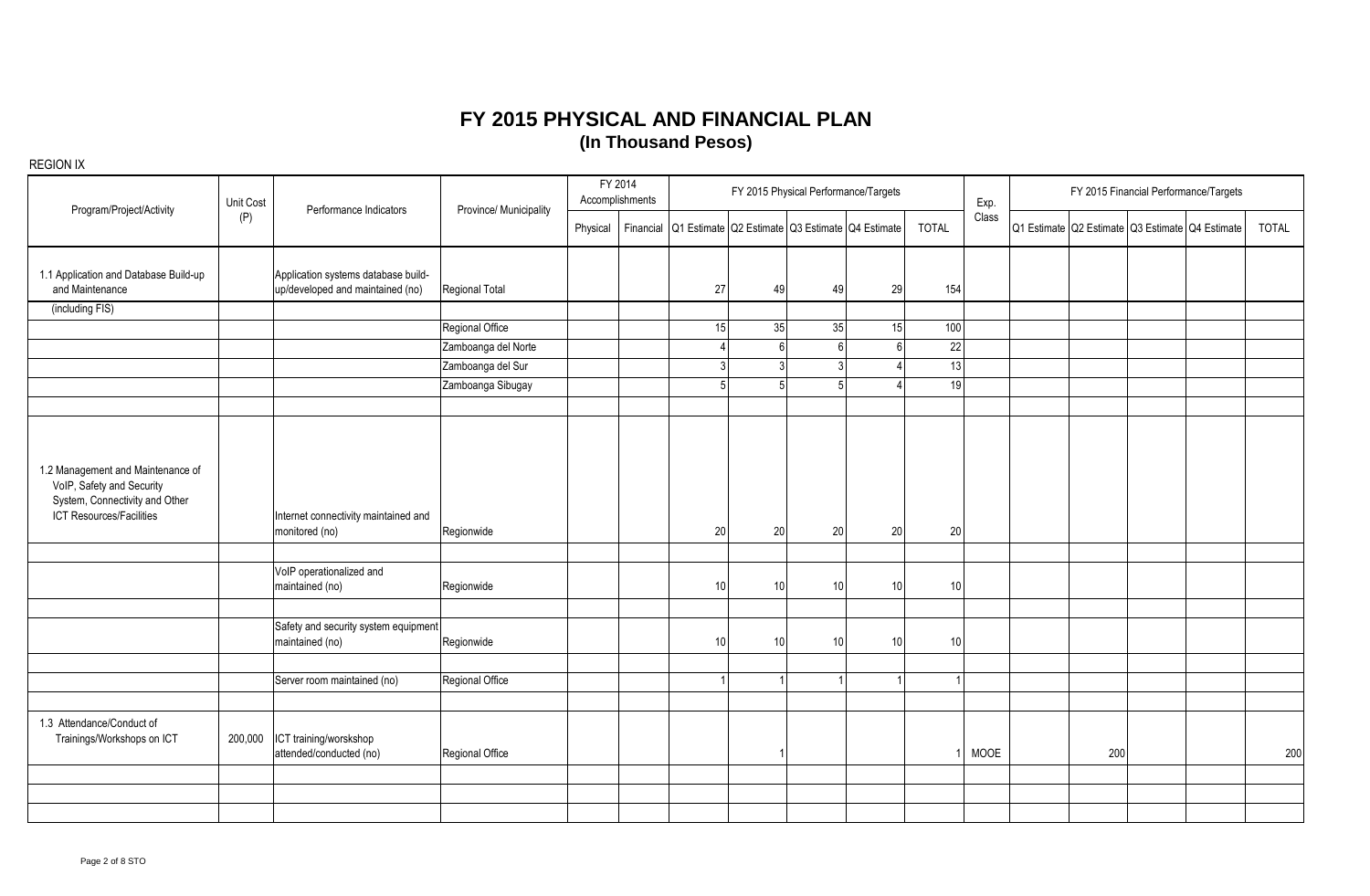| Program/Project/Activity                                                                                                                                                                 | Unit Cost | Performance Indicators                                  | Province/ Municipality | FY 2014<br>Accomplishments | FY 2015 Physical Performance/Targets            |              | Exp.         |                 |     |                 | FY 2015 Financial Performance/Targets           |                 |
|------------------------------------------------------------------------------------------------------------------------------------------------------------------------------------------|-----------|---------------------------------------------------------|------------------------|----------------------------|-------------------------------------------------|--------------|--------------|-----------------|-----|-----------------|-------------------------------------------------|-----------------|
|                                                                                                                                                                                          | (P)       |                                                         |                        | Physical Financial         | Q1 Estimate Q2 Estimate Q3 Estimate Q4 Estimate | <b>TOTAL</b> | Class        |                 |     |                 | Q1 Estimate Q2 Estimate Q3 Estimate Q4 Estimate | <b>TOTAL</b>    |
| 2. Statistic Information                                                                                                                                                                 | 10,000    | Regional statistical profile<br>prepared/published (no) | Regional Office        |                            |                                                 |              | MOOE         |                 |     | 10 <sup>1</sup> |                                                 | 10 <sup>1</sup> |
|                                                                                                                                                                                          | 10,000    | Statistical activities<br>conducted/coordinated         | Regional Office        |                            |                                                 |              | MOOE         |                 |     |                 | 10                                              | 10              |
| 3. Fixed Expenditures                                                                                                                                                                    |           |                                                         | Regional Office        |                            |                                                 |              | MOOE         | 13              | 12  | 13 <sup>1</sup> | 12                                              | 50              |
| A.02.b Production and<br>Dissemination of Technical<br>and Popular Materials in<br>the Conservation and<br>Development of Natural<br>Resources including<br><b>Environment Education</b> |           |                                                         | Regional Total         |                            |                                                 |              | <b>TOTAL</b> | 728             | 783 | 758             | 764                                             | 3,033           |
|                                                                                                                                                                                          |           |                                                         |                        |                            |                                                 |              | PS           | 298             | 313 | 269             | 313                                             | 1,193           |
|                                                                                                                                                                                          |           |                                                         |                        |                            |                                                 |              | <b>MOOE</b>  | 430             | 470 | 489             | 451                                             | 1,840           |
|                                                                                                                                                                                          |           |                                                         | Regional Office        |                            |                                                 |              | Total        | 629             | 660 | 664             | 695                                             | 2,648           |
|                                                                                                                                                                                          |           |                                                         |                        |                            |                                                 |              | <b>PS</b>    | 298             | 313 | 269             | 313                                             | 1,193           |
|                                                                                                                                                                                          |           |                                                         |                        |                            |                                                 |              | <b>MOOE</b>  | 331             | 347 | 395             | 382                                             | 1,455           |
|                                                                                                                                                                                          |           |                                                         | Zamboanga del Norte    |                            |                                                 |              | <b>MOOE</b>  | 37              | 44  | 44              | 39                                              | 164             |
|                                                                                                                                                                                          |           |                                                         | Zamboanga del Sur      |                            |                                                 |              | <b>MOOE</b>  | $\overline{22}$ | 39  | 26              | ĥ                                               | 93              |
|                                                                                                                                                                                          |           |                                                         | Zamboanga Sibugay      |                            |                                                 |              | <b>MOOE</b>  | 40              | 40  | 24              | 24                                              | 128             |
| 1. Information, Education,<br>and Communication                                                                                                                                          |           |                                                         |                        |                            |                                                 |              |              |                 |     |                 |                                                 |                 |
| 1.a Trimedia                                                                                                                                                                             |           |                                                         |                        |                            |                                                 |              |              |                 |     |                 |                                                 |                 |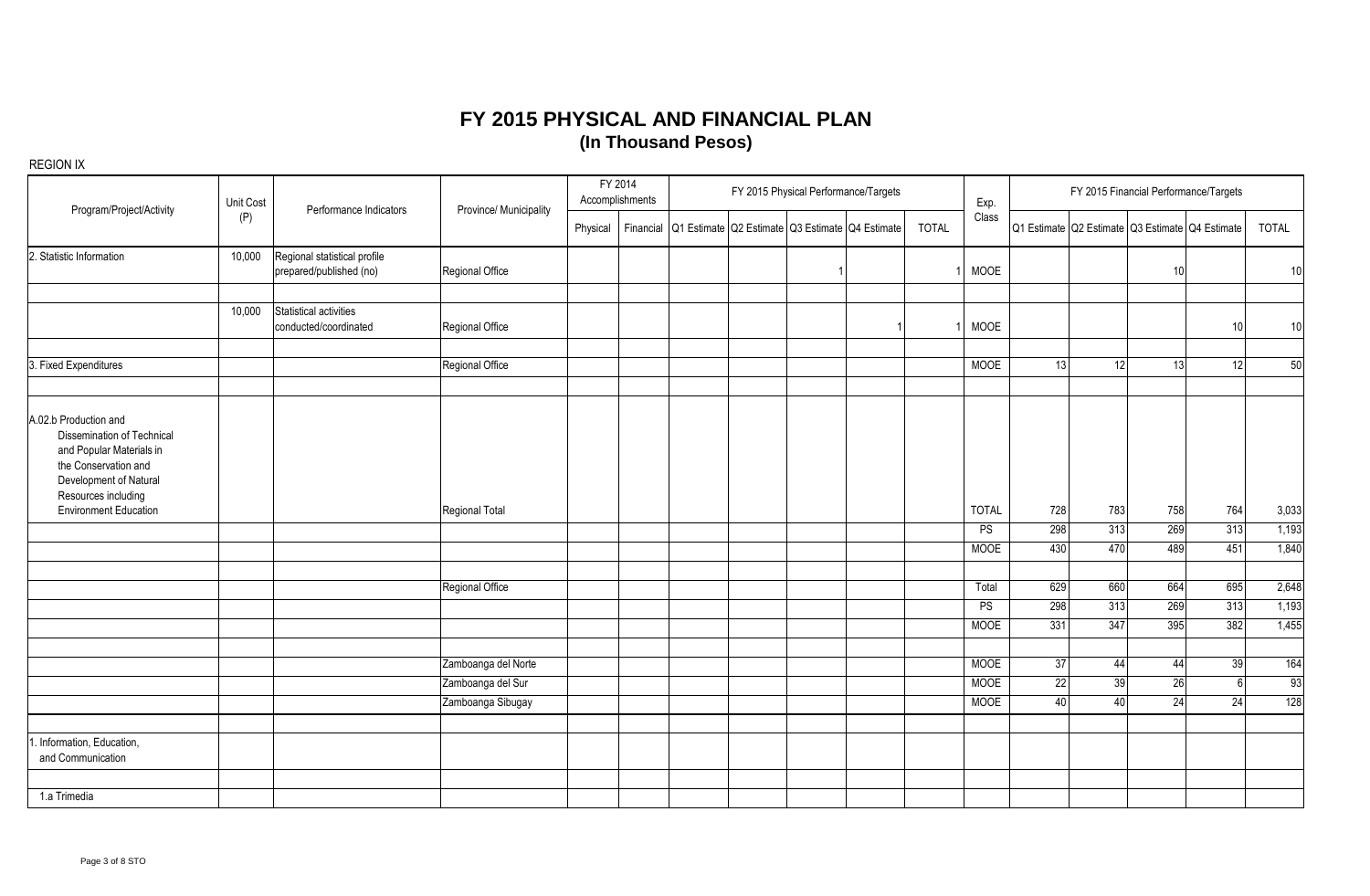| Program/Project/Activity         | Unit Cost | Performance Indicators                                                | Province/ Municipality                 |          | FY 2014<br>Accomplishments |    |                                                 | FY 2015 Physical Performance/Targets |          |                       | Exp.                       |                           | FY 2015 Financial Performance/Targets           |                 |          |                 |
|----------------------------------|-----------|-----------------------------------------------------------------------|----------------------------------------|----------|----------------------------|----|-------------------------------------------------|--------------------------------------|----------|-----------------------|----------------------------|---------------------------|-------------------------------------------------|-----------------|----------|-----------------|
|                                  | (P)       |                                                                       |                                        | Physical | Financial                  |    | Q1 Estimate Q2 Estimate Q3 Estimate Q4 Estimate |                                      |          | <b>TOTAL</b>          | Class                      |                           | Q1 Estimate Q2 Estimate Q3 Estimate Q4 Estimate |                 |          | <b>TOTAL</b>    |
| 1.a.1 Print                      | 2,000     | News article prepared and submitted<br>to Regional Office (no)        | <b>Regional Total</b>                  |          |                            |    | 10                                              | 11                                   |          | 36                    | Total<br><b>MOOE</b>       | 14                        | 20                                              | 22              | 16       | 72              |
|                                  |           |                                                                       |                                        |          |                            |    |                                                 |                                      |          |                       |                            |                           |                                                 |                 |          |                 |
|                                  |           |                                                                       | Zamboanga del Norte                    |          |                            |    |                                                 |                                      |          | 15 <sub>1</sub>       | <b>MOOE</b>                |                           | 10 <sup>1</sup>                                 | 10              |          | 30 <sup>°</sup> |
|                                  |           |                                                                       | Zamboanga del Sur                      |          |                            | 2  |                                                 | ্ব                                   | 12       | ١g                    | <b>MOOE</b>                | $\boldsymbol{\varLambda}$ | 4                                               | 6               |          | 18              |
|                                  |           |                                                                       | Zamboanga Sibugay                      |          |                            |    |                                                 | ্ব                                   | ۱3       | $12 \overline{ }$     | <b>MOOE</b>                | 6                         | $6 \mid$                                        | ĥ               |          | 24              |
|                                  | 50,000    | News bulletin prepared (no)                                           | Regional Office                        |          |                            |    |                                                 |                                      |          | $\overline{2}$        | <b>MOOE</b>                |                           |                                                 | 50              | 50       | 100             |
|                                  | 2,000     | Photo release prepared (no)                                           | Regional Office                        |          |                            |    |                                                 |                                      |          | 28                    | <b>MOOE</b>                | 14                        | 14                                              | 14              | 14       | 56              |
|                                  | 2,000     | Press release prepared (no)                                           | Regional Office                        |          |                            |    | lĥ.                                             | lĥ.                                  | l R      | 22                    | <b>MOOE</b>                | 8                         | 12                                              | 12 <sup>1</sup> | 12       | 44              |
| 1.a.2 Radio                      |           | 1-hr radio program with radion<br>5000/per hr plugging conducted (no) | Regional Office                        |          |                            |    |                                                 |                                      |          | 20                    | <b>MOOE</b>                | 20                        | 30                                              | 30              | 20       | 100             |
| 1.b Interpersonnel communication | 15,000    | IEC thru school/community visit<br>conducted (no)                     | Regional Total                         |          |                            |    |                                                 |                                      |          | 30                    | Total<br>MOOE              | 125                       | 143                                             | 112             | 93       | 473             |
|                                  |           |                                                                       |                                        |          |                            | s. |                                                 |                                      |          |                       |                            |                           |                                                 |                 |          |                 |
|                                  |           |                                                                       | Regional Office<br>Zamboanga del Norte |          |                            | 2  |                                                 |                                      | ۱3<br>12 | 12 <sup>°</sup><br>18 | <b>MOOE</b><br><b>MOOE</b> | 49<br>29                  | 50<br>30                                        | 50<br>30        | 49<br>29 | 198<br>118      |
|                                  |           |                                                                       | Zamboanga del Sur                      |          |                            |    |                                                 |                                      |          |                       | <b>MOOE</b>                | 16                        | 33                                              | 17              |          | 66              |
|                                  |           |                                                                       | Zamboanga Sibugay                      |          |                            | 2  |                                                 |                                      |          | ĥ                     | <b>MOOE</b>                | 31                        | 30                                              | 15              | 15       | 91              |
|                                  |           |                                                                       |                                        |          |                            |    |                                                 |                                      |          |                       |                            |                           |                                                 |                 |          |                 |
| 1.c Special Media                | 1,000     | Streamer/tarpauline<br>produced (no)                                  | Regional Office                        |          |                            |    |                                                 |                                      |          | 24                    | <b>MOOE</b>                | 6                         | 8                                               |                 |          | 24              |
| 1.d E-media                      | 7,025     | Maintenance of<br>regional website (no)                               | Regional Office                        |          |                            |    |                                                 |                                      |          | 12                    | MOOE                       | 21                        | 21                                              | 21              | 21       | 84              |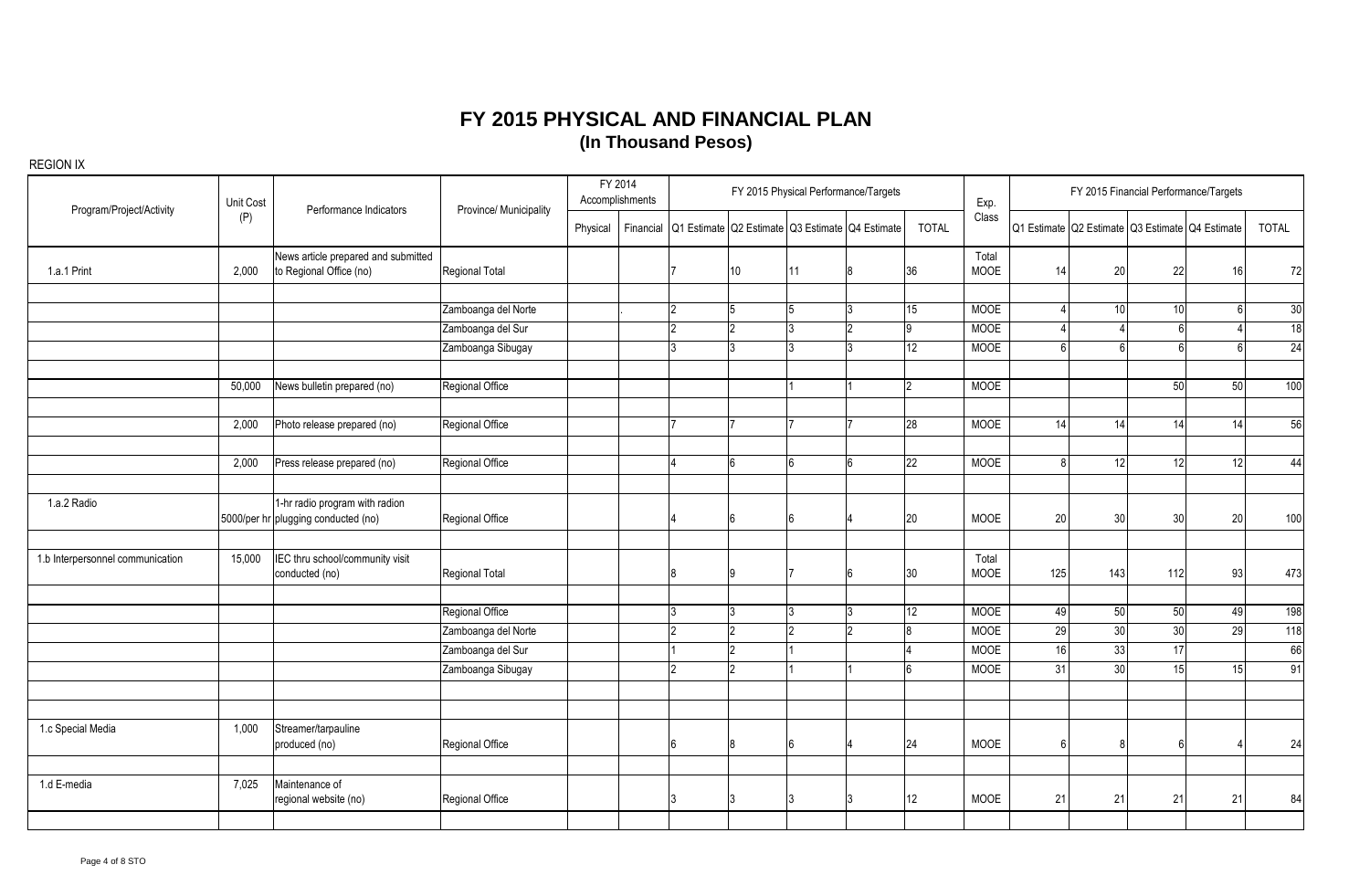| Program/Project/Activity                                                                  | Unit Cost | Performance Indicators                     | Province/ Municipality |          | FY 2014<br>Accomplishments |  | FY 2015 Physical Performance/Targets            |              | Exp.          |                |           |                 | FY 2015 Financial Performance/Targets           |              |
|-------------------------------------------------------------------------------------------|-----------|--------------------------------------------|------------------------|----------|----------------------------|--|-------------------------------------------------|--------------|---------------|----------------|-----------|-----------------|-------------------------------------------------|--------------|
|                                                                                           | (P)       |                                            |                        | Physical | Financial                  |  | Q1 Estimate Q2 Estimate Q3 Estimate Q4 Estimate | <b>TOTAL</b> | Class         |                |           |                 | Q1 Estimate Q2 Estimate Q3 Estimate Q4 Estimate | <b>TOTAL</b> |
| 2. Environmental Education                                                                |           |                                            |                        |          |                            |  |                                                 |              |               |                |           |                 |                                                 |              |
|                                                                                           |           |                                            |                        |          |                            |  |                                                 |              |               |                |           |                 |                                                 |              |
| 2.a Organization of student<br>group/advocates for ENR<br>utilizing Dalaw Turo strategy   | 30,000    | Student groups/advocates<br>organized (no) | Regional Office        |          |                            |  |                                                 |              | MOOE          | 30             | 30        | 30 <sup>1</sup> | 30                                              | 120          |
|                                                                                           |           |                                            |                        |          |                            |  |                                                 |              |               |                |           |                 |                                                 |              |
| 3. Project Management and<br>Supervision                                                  |           |                                            | Regional Total         |          |                            |  |                                                 |              | Total<br>MOOE | 30             | 30        | 30              | 29                                              | 119          |
|                                                                                           |           |                                            | Regional Office        |          |                            |  |                                                 |              | <b>MOOE</b>   | 21             | 20        | 20              | 20                                              | 81           |
|                                                                                           |           |                                            | Zamboanga del Norte    |          |                            |  |                                                 |              | MOOE          | $\overline{4}$ | Δ         |                 |                                                 | 16           |
|                                                                                           |           |                                            | Zamboanga del Sur      |          |                            |  |                                                 |              | MOOE          | $\overline{2}$ | 2         | 3               |                                                 | 9            |
|                                                                                           |           |                                            | Zamboanga Sibugay      |          |                            |  |                                                 |              | MOOE          | $\mathbf{3}$   | $\Lambda$ | २               |                                                 | 13           |
| 4. Fixed Expenditures                                                                     |           |                                            | Regional Office        |          |                            |  |                                                 |              | MOOE          | 137            | 138       | 137             | $\overline{138}$                                | 550          |
| 5. Budgetary Impositions                                                                  |           |                                            | Regional Office        |          |                            |  |                                                 |              | MOOE          | 25             | 24        | 25              | 24                                              | 98           |
| 6. PS Requirement for Regular<br>Personnel                                                |           |                                            | Regional Office        |          |                            |  |                                                 |              | <b>PS</b>     | 298            | 313       | 269             | 313                                             | 1,193        |
|                                                                                           |           |                                            |                        |          |                            |  |                                                 |              |               |                |           |                 |                                                 |              |
| A.02.c Legal Services, including<br>Operations against Unlawful<br>Titling of Public Land |           |                                            | Regional Office        |          |                            |  |                                                 |              | <b>TOTAL</b>  | 622            | 728       | 667             | 634                                             | 2,651        |
|                                                                                           |           |                                            |                        |          |                            |  |                                                 |              | PS            | 394            | 411       | 350             | 406                                             | 1,561        |
|                                                                                           |           |                                            |                        |          |                            |  |                                                 |              | MOOE          | 228            | 317       | 317             | 228                                             | 1,090        |
|                                                                                           |           |                                            |                        |          |                            |  |                                                 |              |               |                |           |                 |                                                 |              |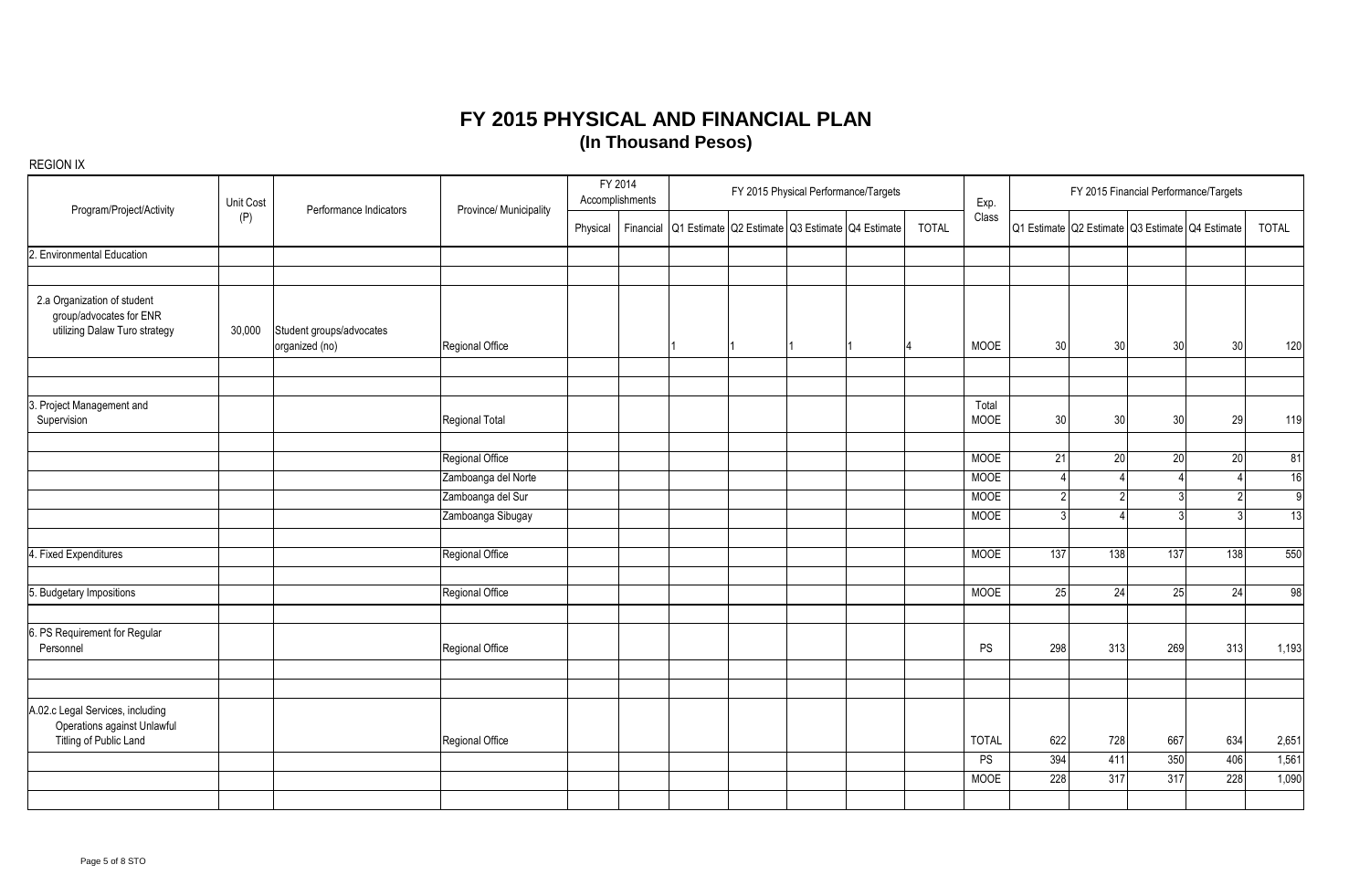| Program/Project/Activity                                                                                                                        | Unit Cost | Performance Indicators             | Province/ Municipality |          | FY 2014<br>Accomplishments |    |                                                 |    | FY 2015 Physical Performance/Targets |                 | Exp.                 |     | FY 2015 Financial Performance/Targets           |     |     |       |
|-------------------------------------------------------------------------------------------------------------------------------------------------|-----------|------------------------------------|------------------------|----------|----------------------------|----|-------------------------------------------------|----|--------------------------------------|-----------------|----------------------|-----|-------------------------------------------------|-----|-----|-------|
|                                                                                                                                                 | (P)       |                                    |                        | Physical | Financial                  |    | Q1 Estimate Q2 Estimate Q3 Estimate Q4 Estimate |    |                                      | <b>TOTAL</b>    | Class                |     | Q1 Estimate Q2 Estimate Q3 Estimate Q4 Estimate |     |     | TOTAL |
| . File Case in Court Regarding<br>Investigation, Resolution and<br>Cancellation/Reversion thru The<br>Office of the Solicitor General           |           |                                    |                        |          |                            |    |                                                 |    |                                      |                 |                      |     |                                                 |     |     |       |
| 1.1 Oplan Anti-Fake Titles                                                                                                                      | 40000     | Cases filed in court (no)          | Regional Office        |          |                            | 2  | I٦                                              | Ι3 | $\vert$ 2                            | 10 <sup>°</sup> | <b>MOOE</b>          | 80  | 80                                              | 80  | 40  | 280   |
| 1.2 Anti-illegal Cases - FMS<br>(Regionwide)                                                                                                    |           |                                    |                        |          |                            |    |                                                 |    |                                      | 3               | <b>MOOE</b>          |     | 40                                              | 40  | 40  | 120   |
| 2. Fastrack Disposition of Aging<br>Cases (lands, Forestry and Others)<br>in the Regional Office                                                | 4850      | Aging cases disposed/resolved (no) | Regional Office        |          |                            | 15 | 25                                              | 25 | 15                                   | 80              | MOOE                 | 73  | 121                                             | 121 | 73  | 388   |
| 3. Project Management and<br>Supervision                                                                                                        |           |                                    | Regional Office        |          |                            |    |                                                 |    |                                      |                 | <b>MOOE</b>          | 22  | 22                                              | 22  | 22  | 88    |
| 4. Fixed Expenditures                                                                                                                           |           |                                    | Regional Office        |          |                            |    |                                                 |    |                                      |                 | <b>MOOE</b>          | 39  | 39                                              | 39  | 39  | 156   |
| 5. Budgetary Impositions                                                                                                                        |           |                                    | Regional Office        |          |                            |    |                                                 |    |                                      |                 | MOOE                 | 14  | 15                                              | 15  | 14  | 58    |
| 6. PS Requirement of Regular<br>Personnel                                                                                                       |           |                                    | Regional Office        |          |                            |    |                                                 |    |                                      |                 | PS                   | 394 | 411                                             | 350 | 406 | 1,561 |
| A.02.d Conduct of Special<br>Studies, Design and<br>Development in Support<br>of Forestry, Mining and<br>Environmental Management<br>Operations |           |                                    | Regional Office        |          |                            |    |                                                 |    |                                      |                 | <b>TOTAL</b><br>MOOE | 125 | 125                                             | 125 | 125 | 500   |
| 1. Implementation of the IEC on BIMP<br>-EAGA                                                                                                   |           |                                    |                        |          |                            |    |                                                 |    |                                      |                 |                      |     |                                                 |     |     |       |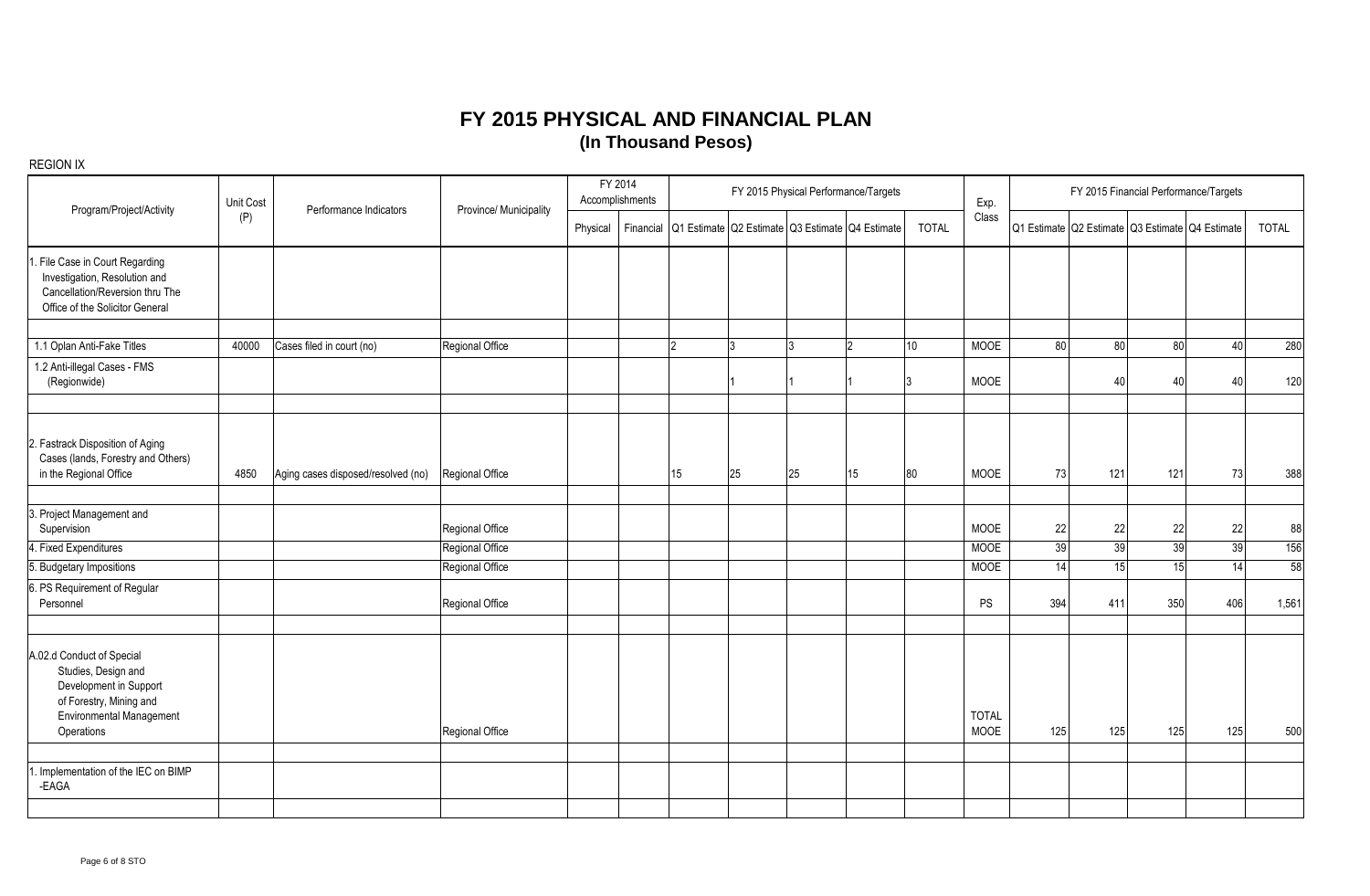| Program/Project/Activity                                                                                                          | Unit Cost | Performance Indicators                               | Province/ Municipality | FY 2014<br>Accomplishments | FY 2015 Physical Performance/Targets                                         |              | Exp.  |                                                 | FY 2015 Financial Performance/Targets |              |
|-----------------------------------------------------------------------------------------------------------------------------------|-----------|------------------------------------------------------|------------------------|----------------------------|------------------------------------------------------------------------------|--------------|-------|-------------------------------------------------|---------------------------------------|--------------|
|                                                                                                                                   | (P)       |                                                      |                        |                            | Physical   Financial   Q1 Estimate   Q2 Estimate   Q3 Estimate   Q4 Estimate | <b>TOTAL</b> | Class | Q1 Estimate Q2 Estimate Q3 Estimate Q4 Estimate |                                       | <b>TOTAL</b> |
| 1.1 Updating of the BIMP-EAGA/P-<br>EAGA profiles                                                                                 |           | Regional data consolidated/<br>updated (no)          |                        |                            |                                                                              |              |       |                                                 |                                       |              |
| 2. Finalization and Implementation<br>of 2010 Action Plan for the<br>Environmen Pillar                                            |           |                                                      |                        |                            |                                                                              |              |       |                                                 |                                       |              |
| 2.1 BIMP-EAGA Environment<br>Pillar Strategic Planning<br>Workshop/P-EAGA F/E Planning<br>Workshop                                |           | Workshops/meetings attended (no)                     |                        |                            |                                                                              | 12           |       |                                                 |                                       |              |
| 3. Revision/Updating of the<br>ENR Investment Manual in the<br>Philippines for BIMP-EAGA                                          |           | Regional inputs prepared FMS,<br>PAWS and Mines (no) |                        |                            |                                                                              |              |       |                                                 |                                       |              |
| 4. Compliance to instructions from<br>the Central Office, BIMP-NRD<br>Cluster, P-EAGA TWG, MEDCo<br>and other Government Agencies |           | documents finalized/compiled and<br>submitted (no)   |                        |                            |                                                                              |              |       |                                                 |                                       |              |
| 5. P-EAGA F/E TWG Meetings                                                                                                        |           |                                                      |                        |                            |                                                                              |              |       |                                                 |                                       |              |
| 5.1 Attendance to/hosting of<br>and administrative preparations<br>for the TWG meetings                                           |           |                                                      |                        |                            |                                                                              |              |       |                                                 |                                       |              |
| 5.1.1 Administrative preparations<br>for the meetings                                                                             |           | Documents prepared during the TWG<br>meetings (no)   |                        |                            |                                                                              |              |       |                                                 |                                       |              |